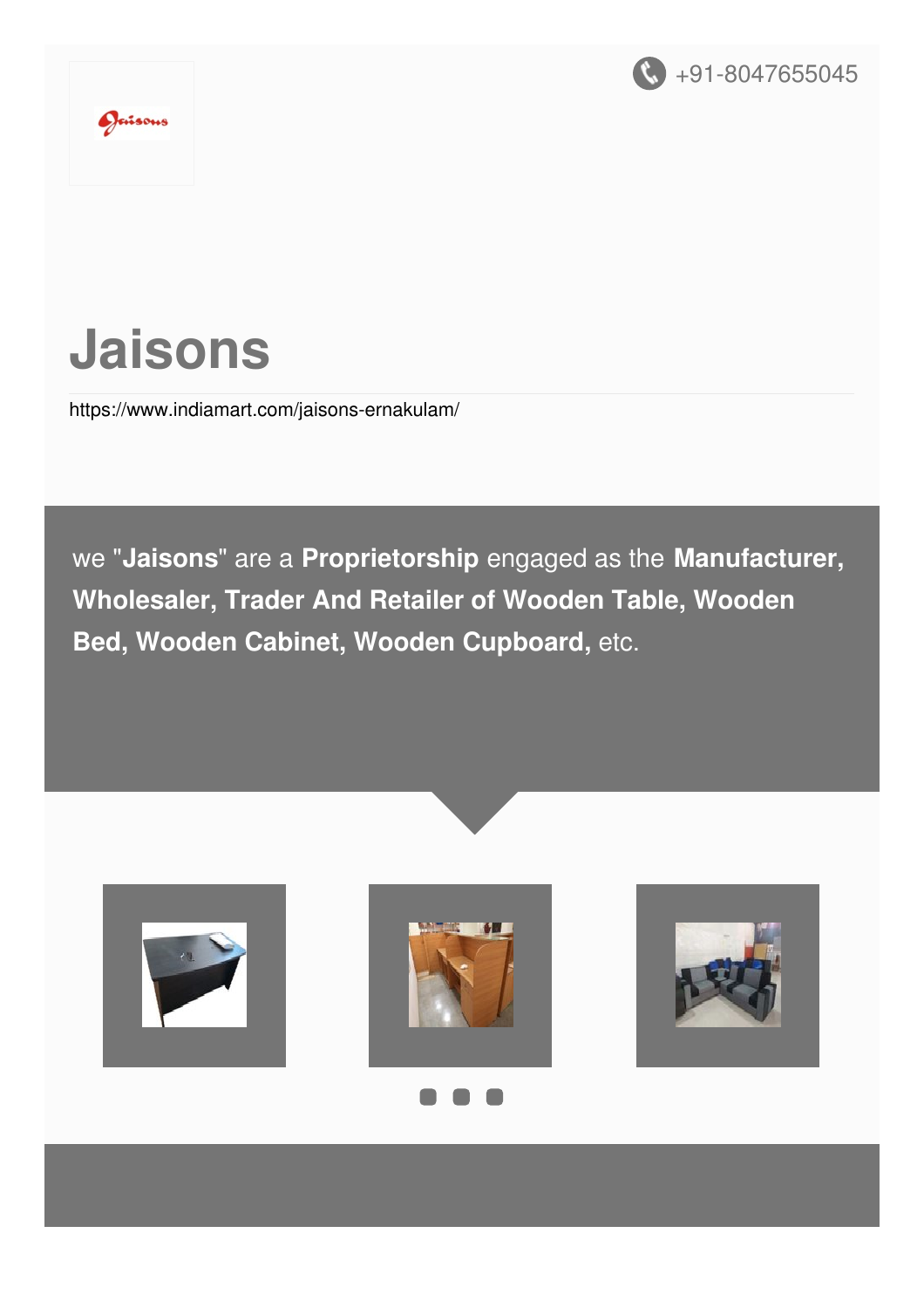## About Us

Established in the year **1983**, **Ernakulam, Kerala**, we "**Jaisons**" are a **Proprietorship** engaged as the **Manufacturer, Wholesaler, Trader And Retailer of Wooden Table, Wooden Bed, Wooden Cabinet, Wooden Cupboard,** etc.

> **For more information, please visit** <https://www.indiamart.com/jaisons-ernakulam/profile.html>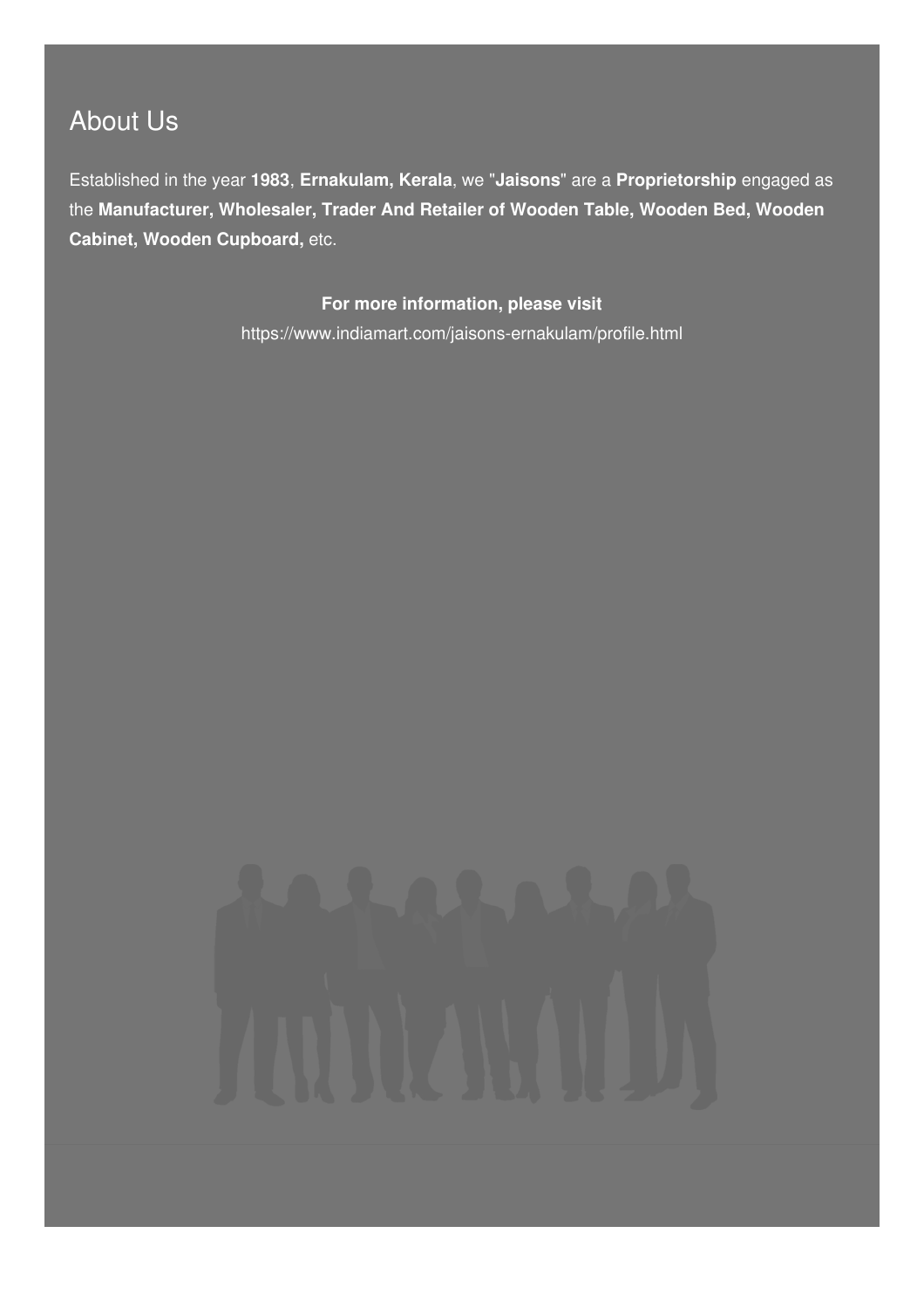#### **WOODEN TABLE**



Wooden Office Executive Table



Wooden L Shaped Office Table



Wooden Office Executive Desk



Wooden Side Rack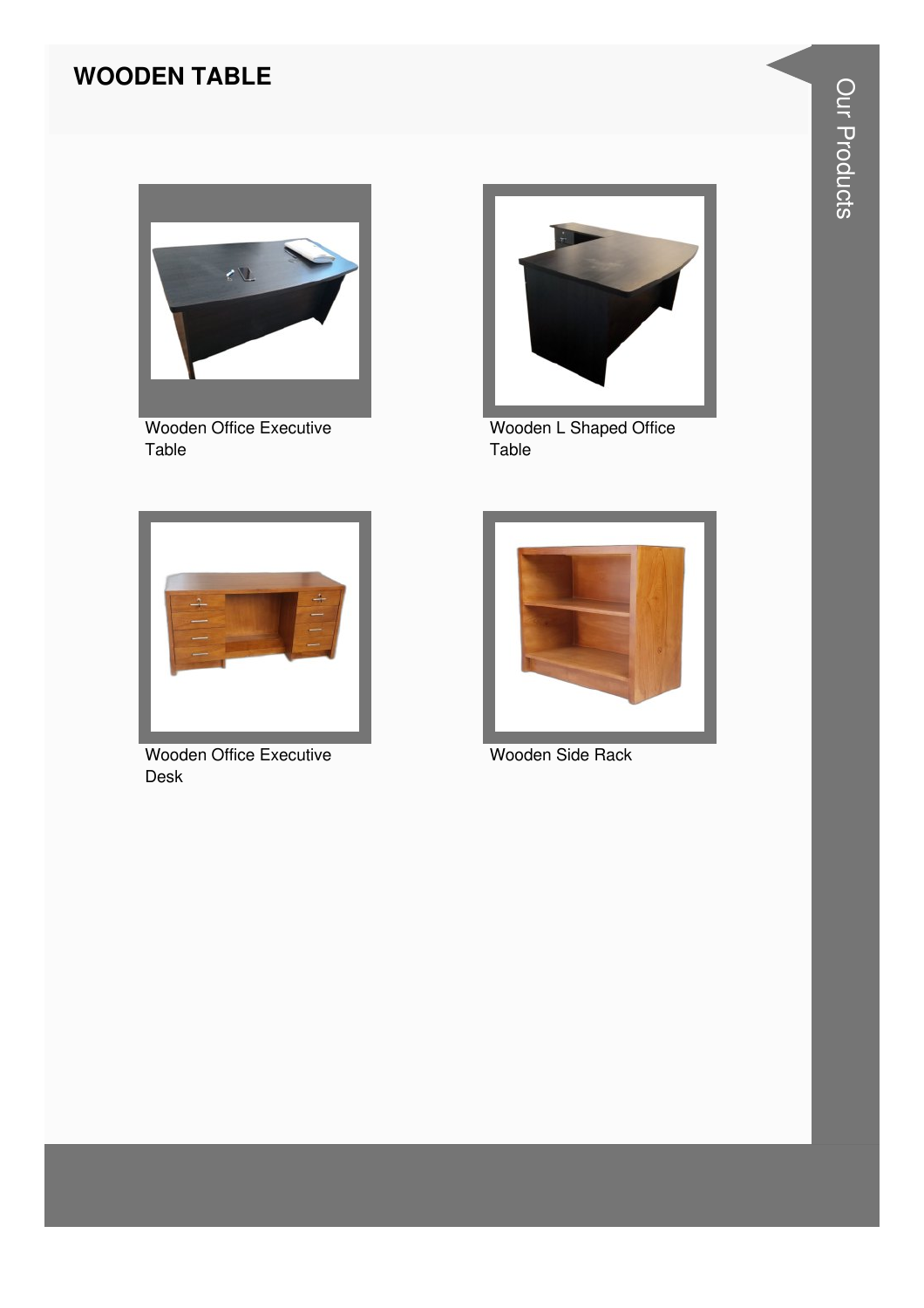#### **WOODEN CABINET**



COUNTER /RECEPTION TABLE



Wooden Office Side Cabinet





Wooden Office Cabinet Modular Wooden Cabinet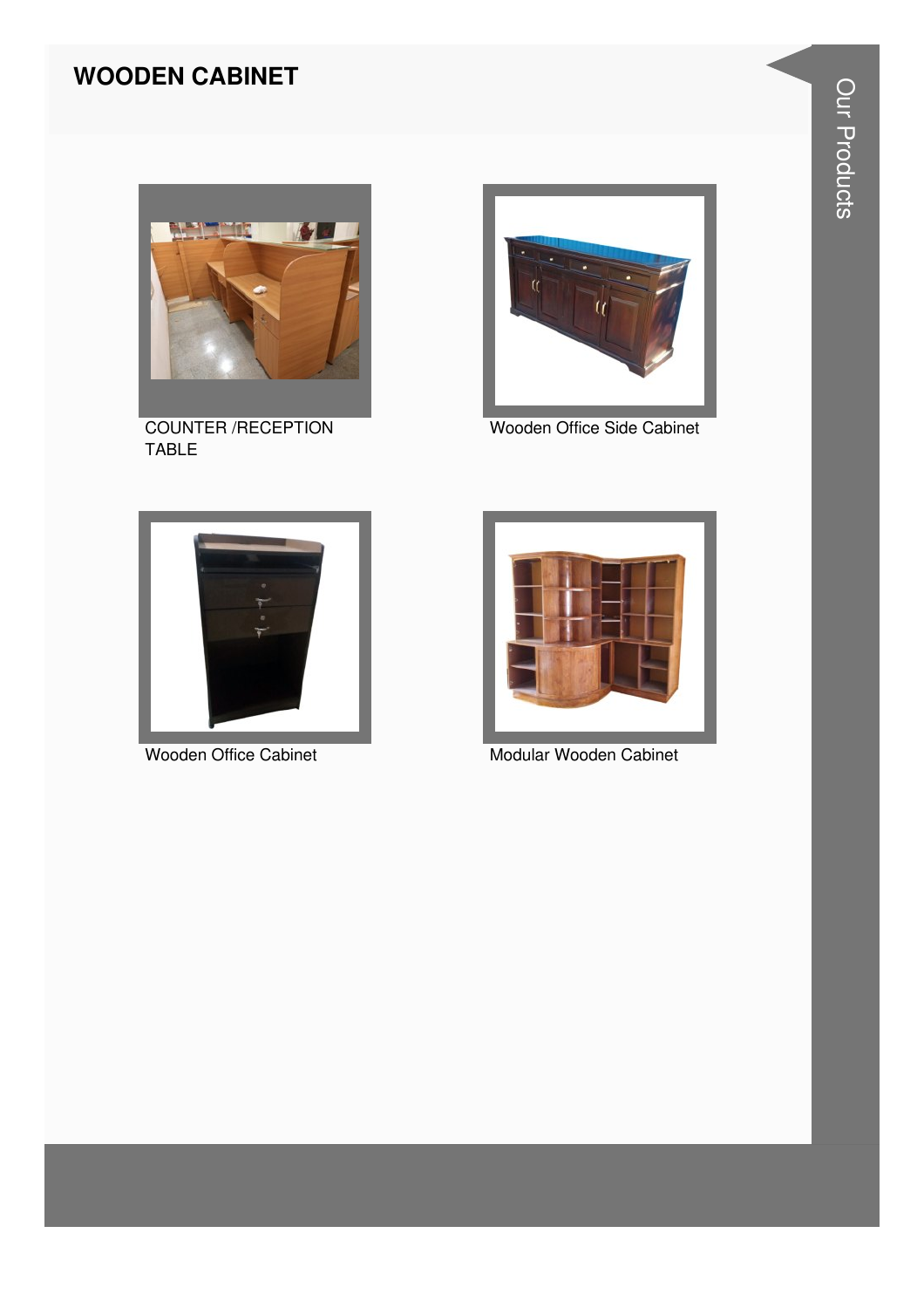#### **SOFA SET**



Sofa Set



Sofa Set



Sofa Set



Sofa Set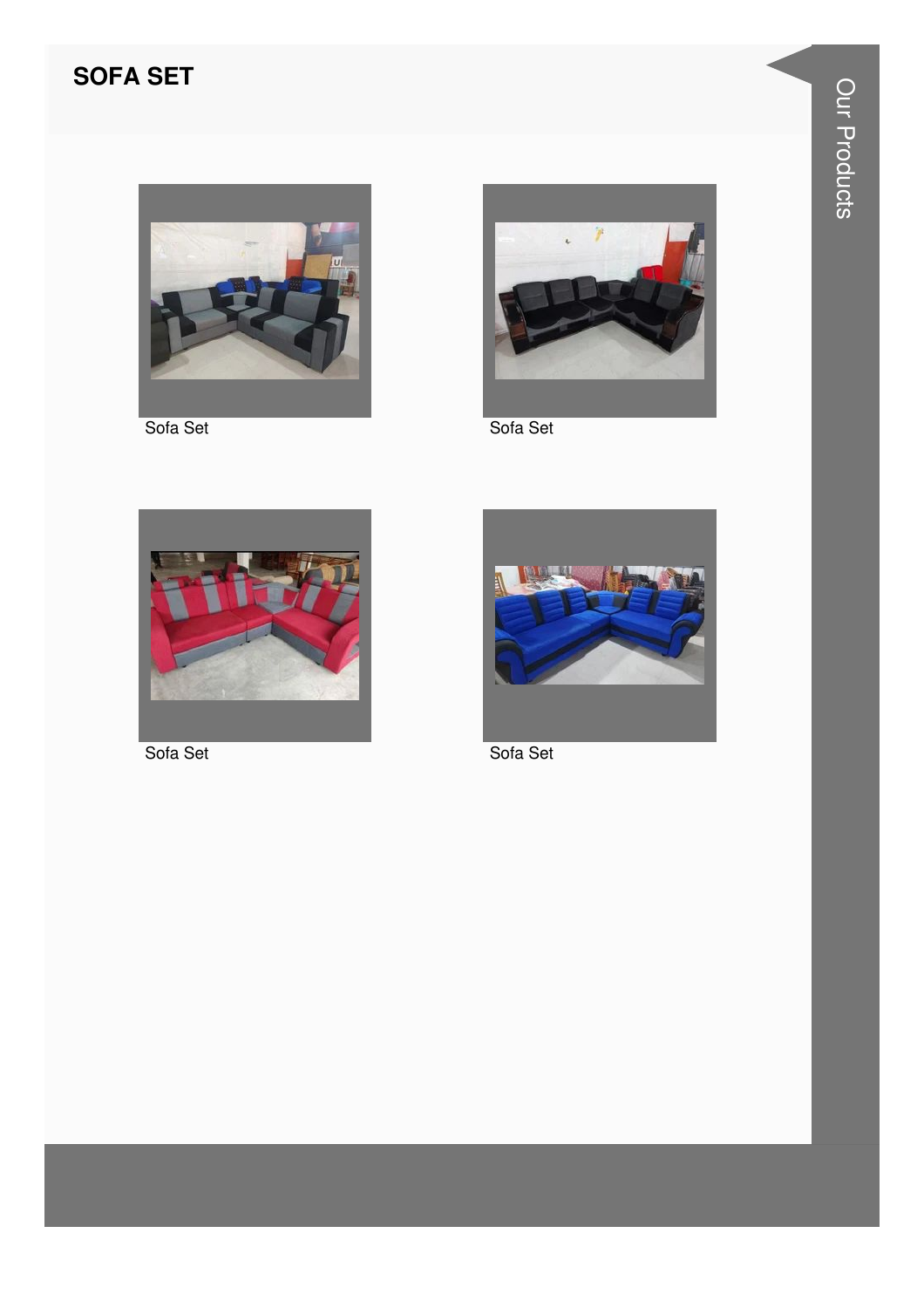

Office Wooden Reception Table



Wooden Double Bed



Wooden Queen Double Bed



Wooden 3 Door Cupboard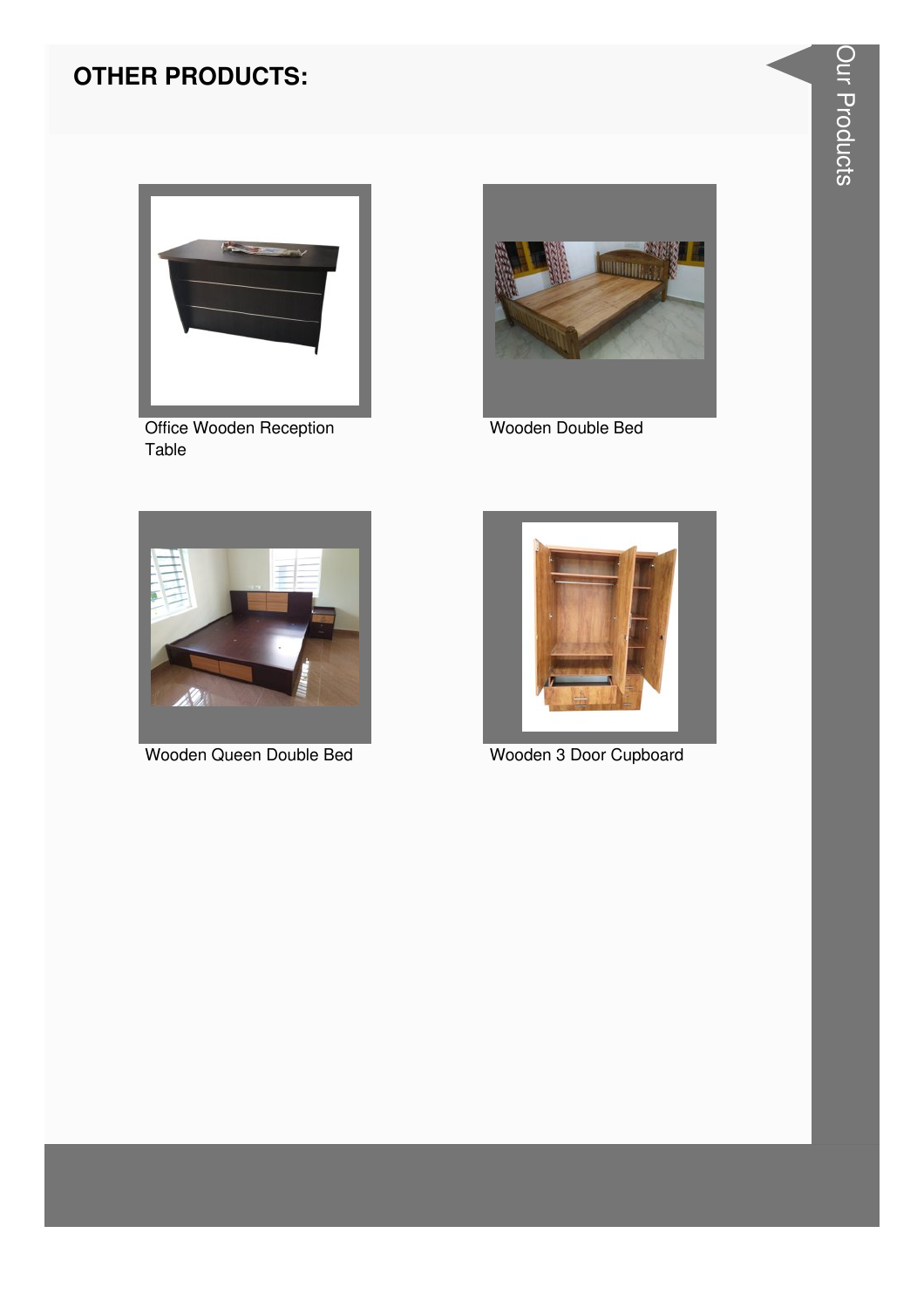

Modular Wooden 4 Door Cupboard



**Black Mesh Medium Back** Chair



High Back Office Chair



**Writing Pad Training Chair**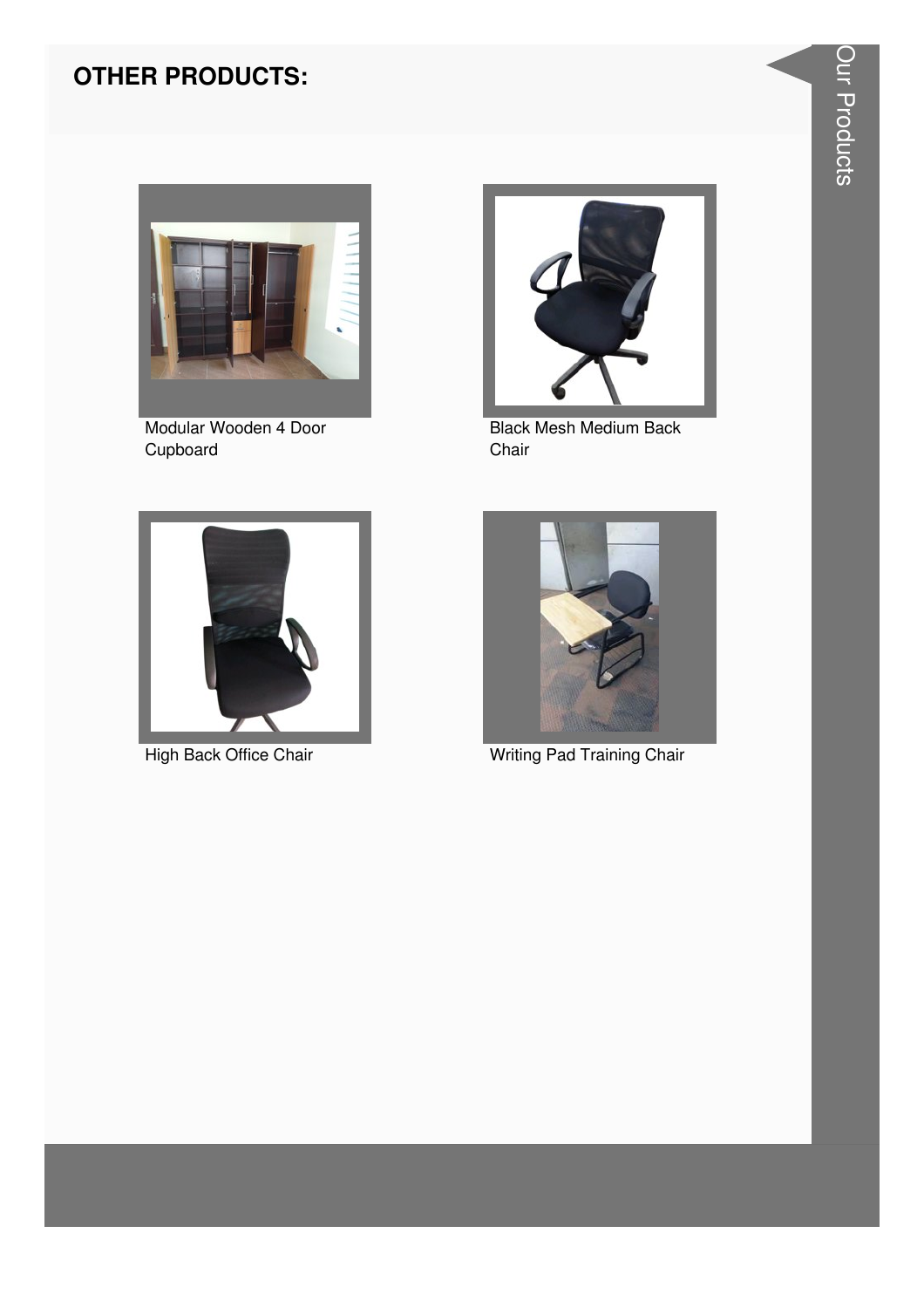

Student Writing Pad Training Chair



Modular Wooden TV Unit



T V Units Interior Designing Services



Director Revolving Chair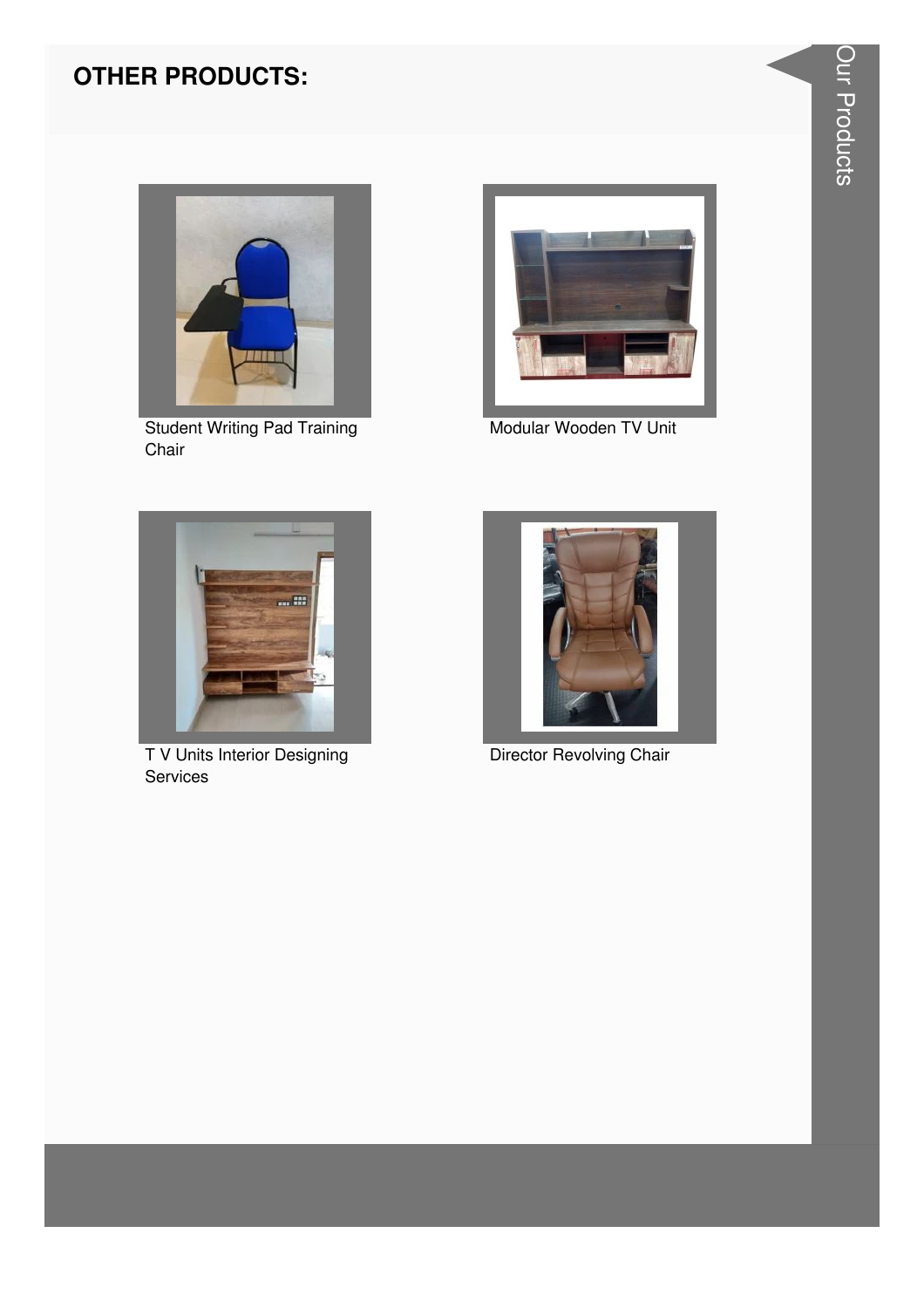

**Black Revolving Office Chairs** 



Wooden Storage Drawer



**Wooden Polished Side Rack** 



Wooden Office Bench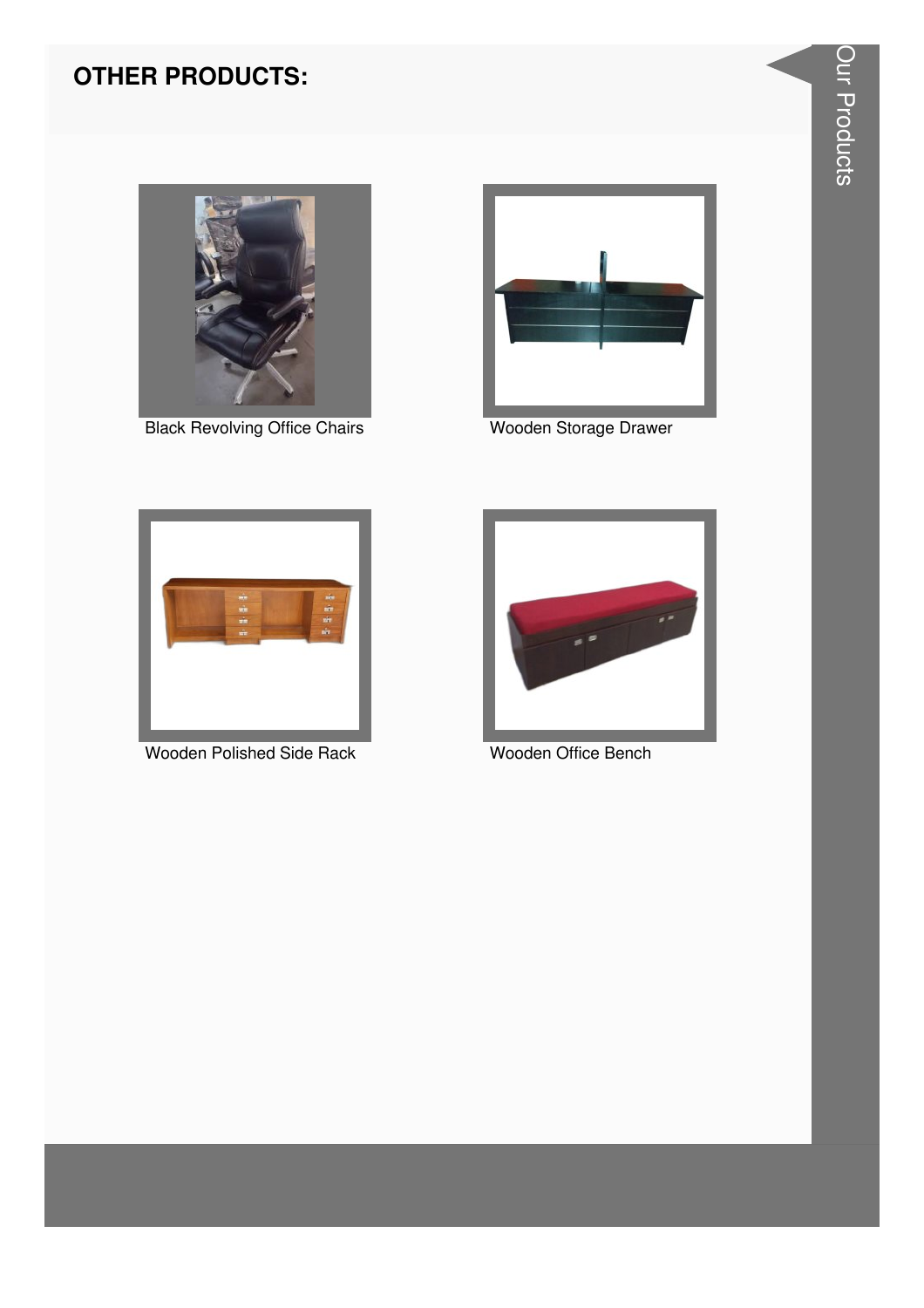

Wooden Office Cabin



**Office Tables** 



**Study Chair** 



Cornet Sofa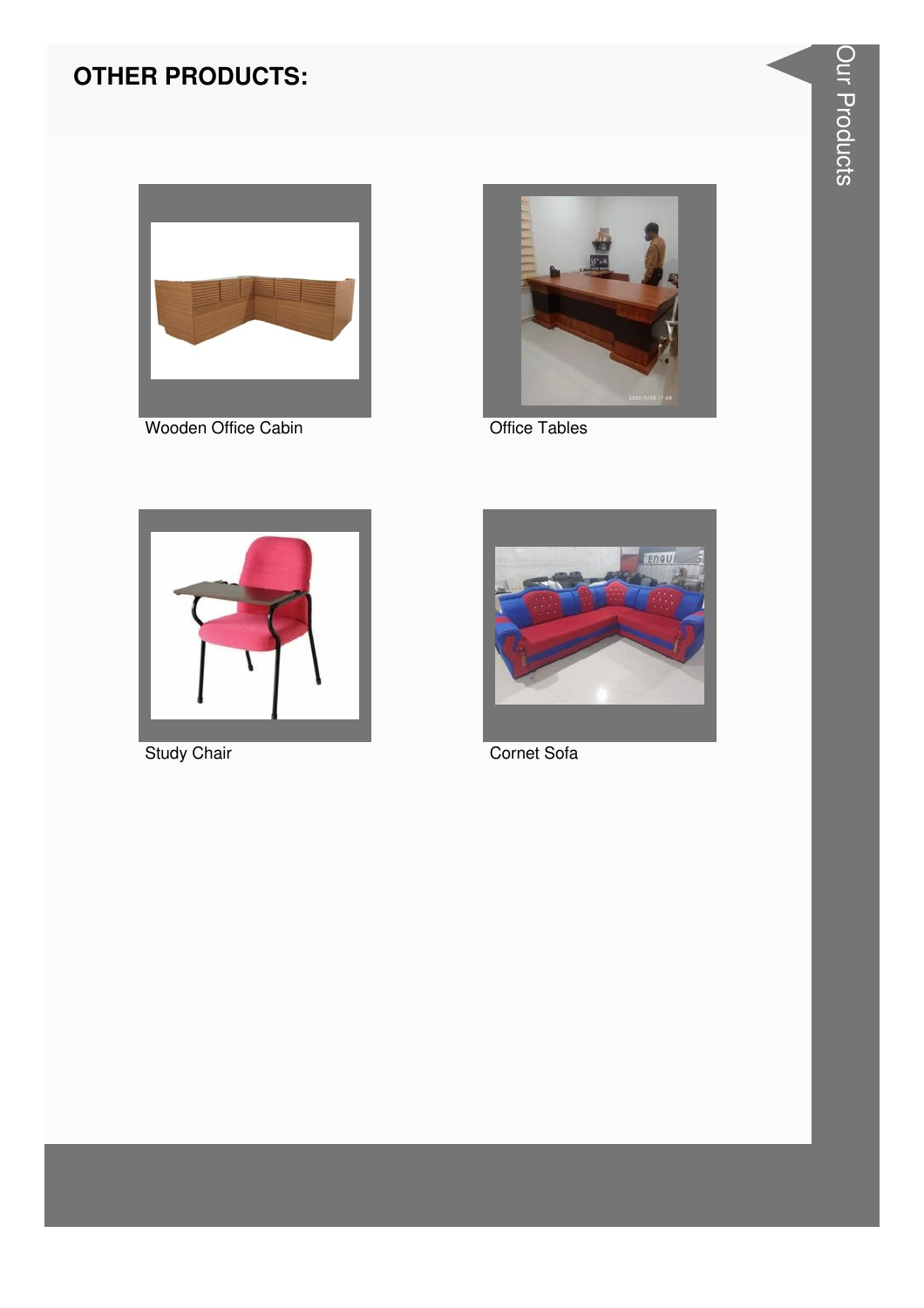

**Steel Rack** 



Steel Chair



Fancy Bar Chair



**Steel Book Case With** Lockable Glass Shutters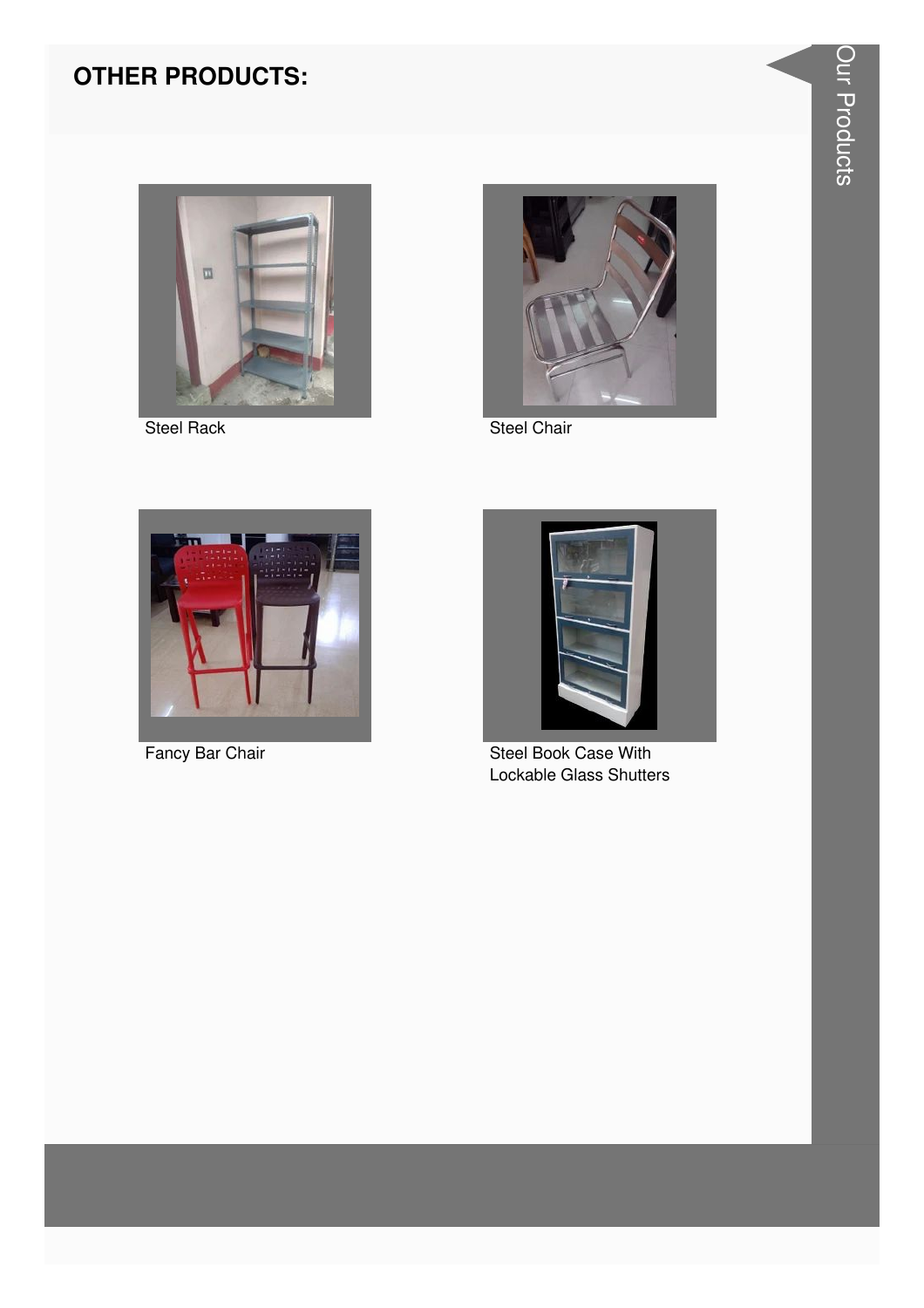# Factsheet

| Year of Establishment            | : 1983                      |
|----------------------------------|-----------------------------|
| <b>Nature of Business</b>        | : Manufacturer              |
| <b>Total Number of Employees</b> | $\therefore$ Upto 10 People |